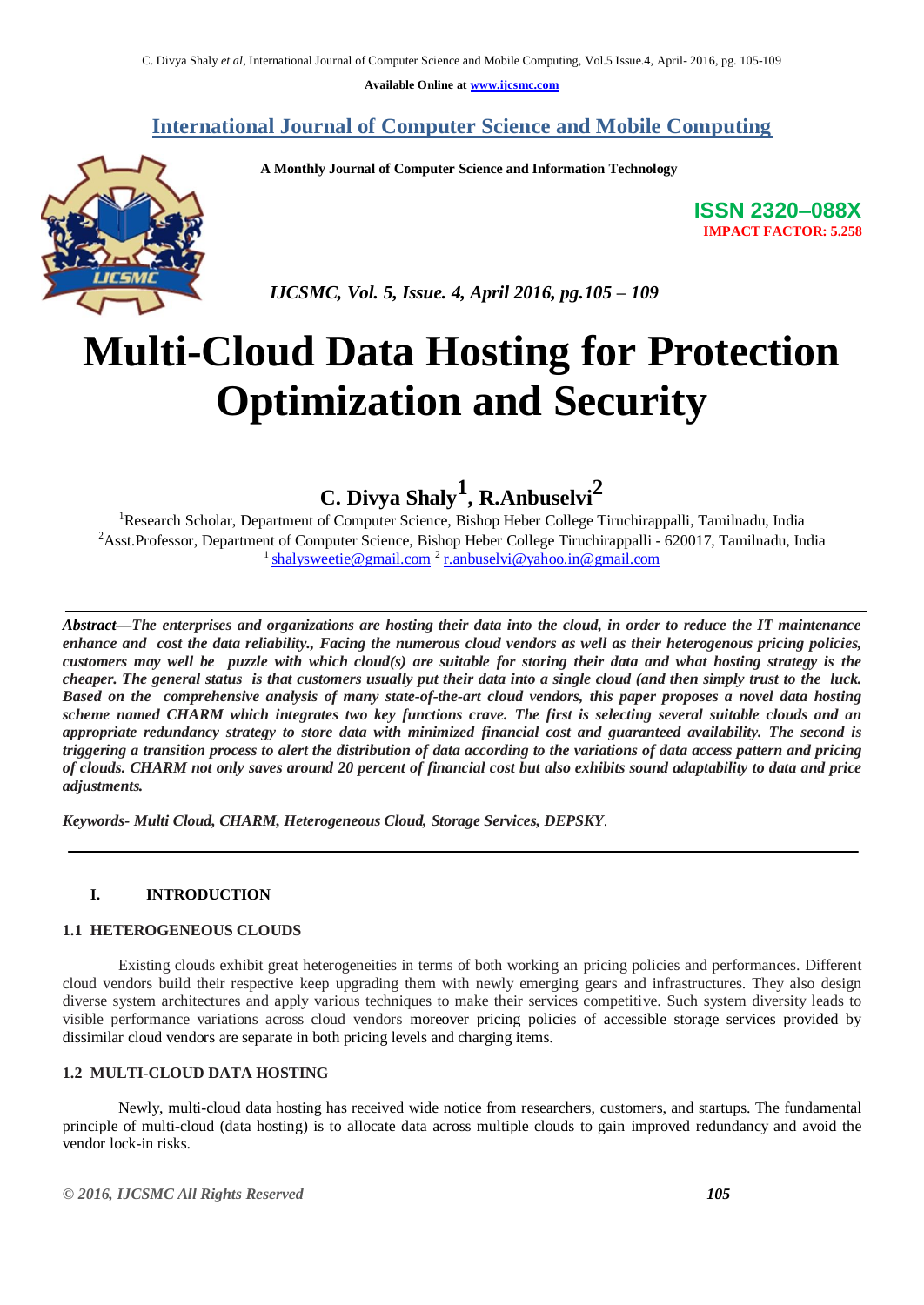

**Fig.1.1.Multi-Cloud Architecture**

#### **1.3 DATA HOSTING SCHEME**

To efficient heuristic-based algorithm to choose proper data storage modes. Moreover, to implement the necessary procedure for storage mode transition by monitoring the variations of data access patterns and pricing policies. In the proposed system and implement CHARM, a novel, efficient, and heuristic-based data hosting scheme for heterogeneous multicloud environments. CHARM accommodate different pricing strategies, availability requirements, and data access patterns. It select suitable clouds and an appropriate idleness strategy to store data with minimized monetary cost and guaranteed availability.

To implement a flexible transition scheme for CHARM. It keeps monitoring the variations of pricing policies and, adaptively triggers and data access patterns the transition process between different data storage modes. It starts a data migration process among different clouds if necessary. Data Hosting, Workload Statistic, Storage Mode Switching (SMS), and Predictor. Workload Statistic keeps collecting and tackling access logs to guide the placement of data. It also sends statistic information to interpreter which guides the action of SMS. Data Hosting stores data using replication or removal coding, according to the size and access frequency of the data. SMS decides whether the storage mode of certain data should be distorted from replication to erasure coding or in reverse, according to the output of Predictor.

## **II. REVIEW OF LITERATURE**

#### **2.1 CLOUD STORAGE SERVICES**

Cloud storage services such as Microsoft One Drive ,Google Drive and Drop boxs provide users with a convenient and reliable way to share and store data from anywhere, on any device, and at any time. The users' data stored in cloud storage are mechanically synchronized across all the designated devices connected to the cloud in a well timed manner. With multiplicity of devices – particularly mobile devices – that users possess today, such "anywhere, anytime" features significantly simplify consistency maintenance and data management, thus provide an ideal tool for data sharing and association.

**File operation** includes file creation, file deletion, file modification, and frequent file modifications.

**Data update** rate denotes how often a file operation happens. Sync deferment. When frequent file modifications happen, some cloud storage services intentionally reschedule the sync process for a certain period of time for batching file updates.

**Data sync granularity**. A file operation is synchronized to the cloud either in a full-file granularity or in an incremental, chunkstage granularity. When the former is adopted, the whole updated file is delivered to the cloud; when the latter is adopted, only those file chunks that contain altered bits (relative to the file stored in the cloud) are delivered.

## **2.2 TRAFFIC OVERUSE PROBLEM**

However, although these performance optimizations, we observe that the network traffic construct by cloud storage applications exhibits pathological badly in the presence of frequent, short updates to user data. Each time a synced file is customized, the cloud storage application's inform-trigger real-time synchronization (URS) mechanism is activated . compress the binary diff of the new data ,send and URS compute and update to the cloud with several session maintenance data. unluckily, when there are frequent, short updates to synced files, the amount of session maintenance traffic far exceeds the amount of useful update traffic sent by the client over time. In the behavior the traffic overuse problem. In essence, the traffic overuse difficulty originates from the update sensitivity of URS. It's not find variation problems in the three providers. The charge model are comparable for all providers , based on the number of operations and the size of the blob.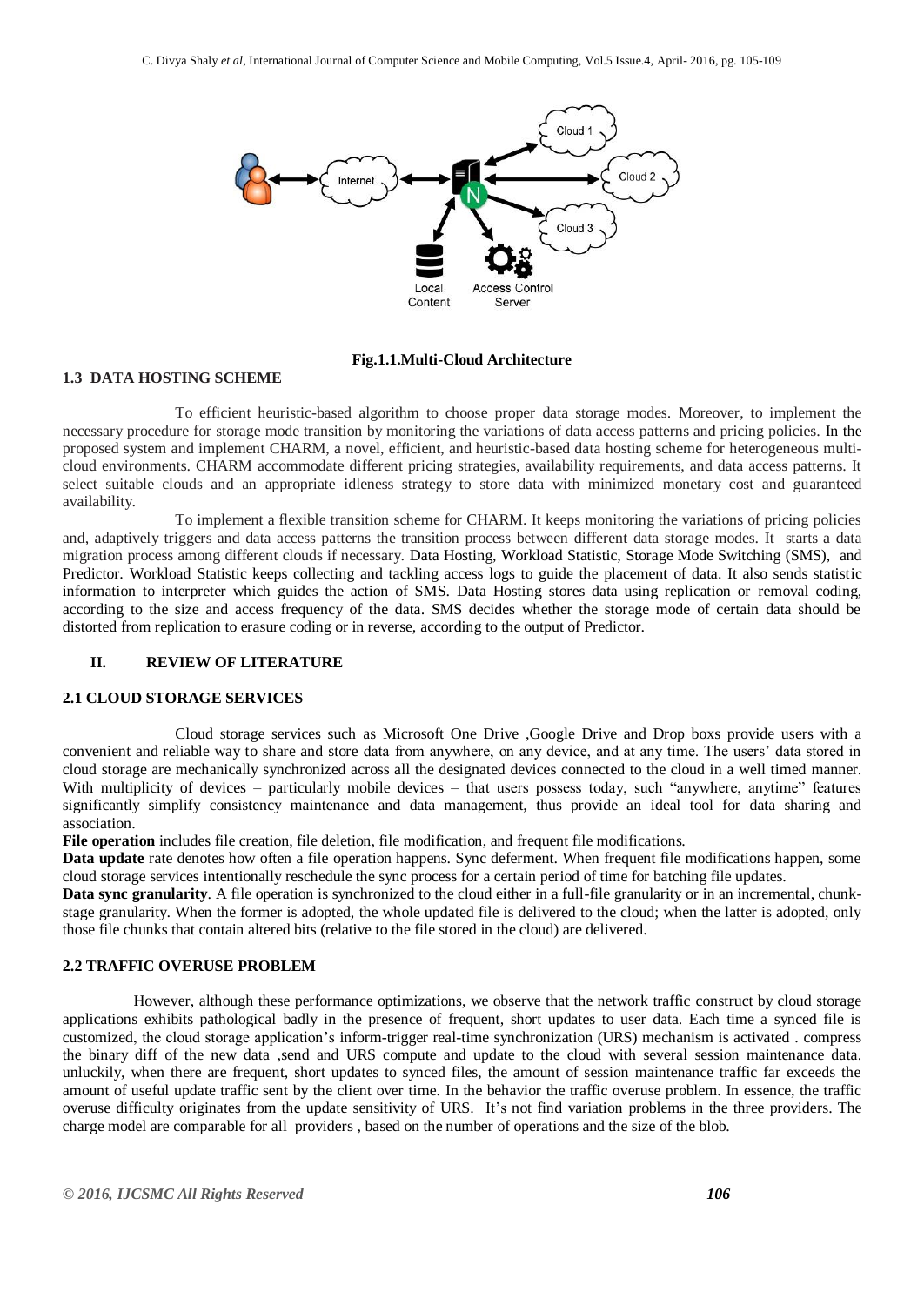#### **2.3 LOSS AND CORRUPTION OF DATA**

There are numerous cases of cloud services losing or corrupting customer data, Lost the contacts, notes, photos, etc. of a large number of users. The data was recovered several days later, but the users is not so lucky, when the company lost half a terabyte of data that it not at all managed to recuperate DEPSKY deals with this problem using Byzantine fault-tolerant duplication to store data on several cloud services, allowing data to be retrieved properly even if some of the clouds corrupt or lose data.

## **2.4 LOSS OF PRIVACY**

The cloud source has access to both the data stored in the cloud and metadata like access patterns. The provider may be trustworthy, but mean insiders are a wide-spread security problem. This is an especial concern in applications that involve keeping personal data like health records. An obvious solution is the customer encrypting the data by storing it, but if the data is accessed by distributed applications this involves running protocols for key distribution process in different machines need access to the cryptographic keys). DEPSKY employs a secret sharing scheme and removal codes to avoid storing plain data in the clouds and to improve the storage efficiency, amortizing the duplication factor on the cost of the solution.

#### **2.5 VENDOR LOCK-IN**

There is presently some unease that a few cloud computing providers become leading, the so called vendor lock-in issue level moving from one provider to another one may be exclusive because the cost of cloud usage has a component relative to the amount of data that is written and read. DEPSKY addresses this issue in two customs. First, it does not depend on a single cloud provider, but on a only some, so data access can be balanced among the providers allowing for their practices. Second, DEPSKY uses removal codes to store only a fraction of the whole amount of data in each cloud. In case the need of replace one source by another arises, the cost of migrate the data will be at most a portion of what it would be otherwise.

#### **2.6 CRITICAL DATA STORAGE**

Given the overall compensation of using clouds for running large scale systems, around the world many governments are considering the use of this model.

#### **III. PROPOSED WORK**

In the proposed work CHARM scheme. In this paper propose a novel cost-efficient data hosting scheme with high availability in varied multi-cloud, named "CHARM". It cleverly puts data into multiple clouds with minimized financial cost and guaranteed availability. Specifically, its combine the two widely used redundancy mechanisms, i.e., replication and removal coding, into a consistent model to meet the required availability in the presence of different data access patterns. Next, its devise an efficient heuristic-based algorithm to choose proper data storage modes (redundancy mechanisms and involving both clouds and). Moreover, we implement the required procedure for storage mode transition by monitoring the variations of data pricing policies and access patterns. In the evaluate the performance of CHARM using both trace driven simulation and prototype experiments. The traces are composed from two online storage systems, both of which possess of thousands of users. As a holistic storage system, there are several other factors to be considered, geographical data consistency, such as cache strategies. In this proposed work consists of following modules are,

## **3.1 CLOUD STORAGE**

Cloud storage services have become gradually more popular. Because of the importance of privacy, many cloud storage encryption schemes have been proposed to defend data from those who do not have access. All such schemes assumed that cloud storage provider are secure and cannot be hacked; however, in practice, some authorities (i.e., coercers) may force cloud storage providers to expose user secrets or confidential data on the cloud, thus altogether circumventing storage encryption schemes. Given such fake user secrets, outside coercers can only obtained forged data from a user's stored cipher text. Once coercers think the expected secrets are real, they will be satisfied and more importantly cloud storage providers will not have exposed any real secrets. Therefore, user privacy is still protected. This concept comes from a particular kind of encryption scheme called deniable encryption.

#### **3.2 HOLDER PROCESS**

Vendor component is to upload their records using some admittance policy. First they get the public key for particular upload folder after receiving this public key vendor request the covert key for particular upload file. Using that secret key owner upload their file.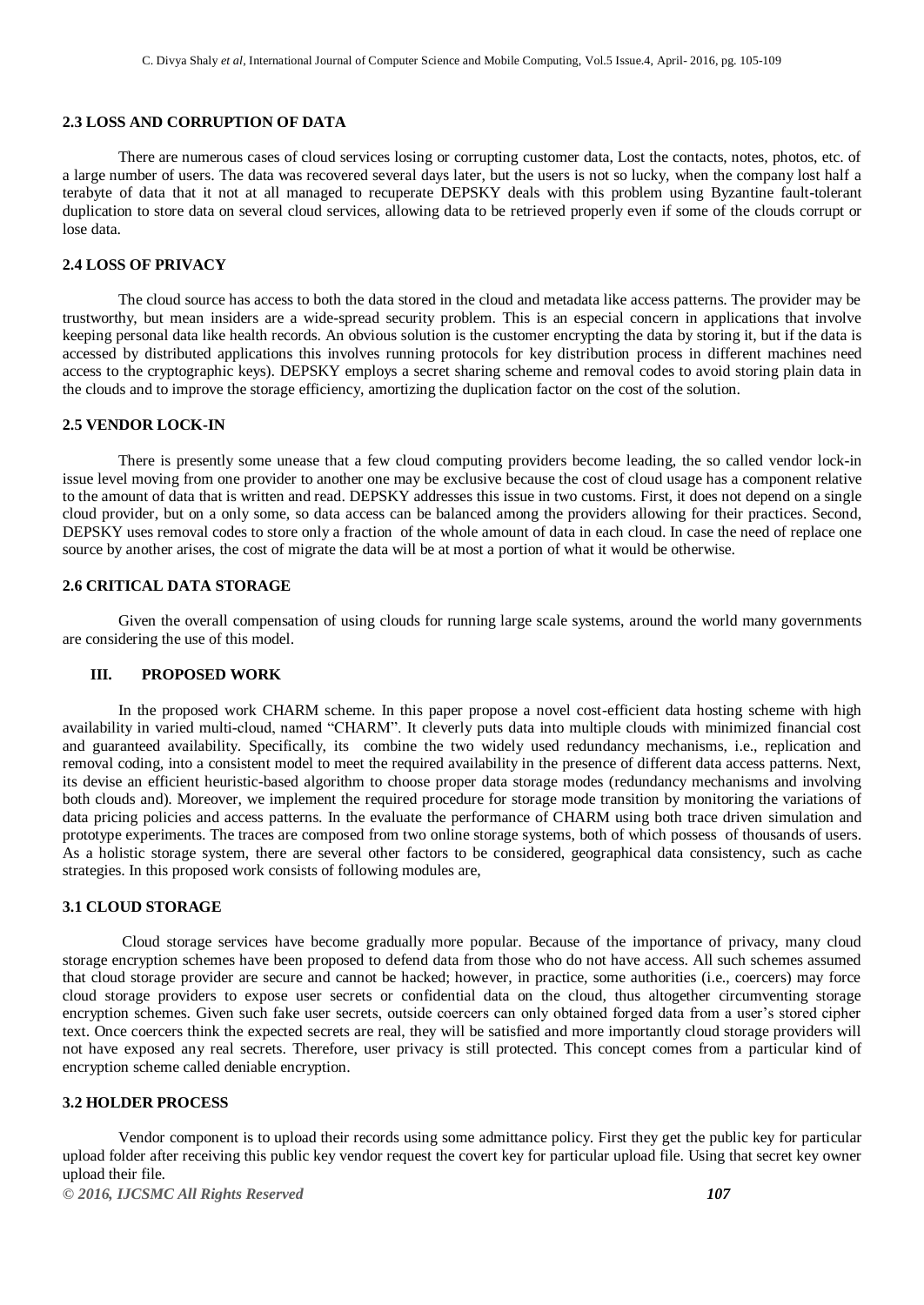#### **3.3 CLIENT PROCESS**

This component is worn to help the client to investigate the file using the file id and file name .If the file id and name is inaccurate means we do not obtain the file, if not attendant ask the public key and get the encryption file. If the user wants the decryption file means user have the secret key.



**Fig 1.2 Framework of CHARM**

## **IV. ALGORITHM**

The key design of this heuristic algorithm can be described as follows:

In the first assign each cloud a value which is calculated based on four factors to indicate the preference of a cloud. We choose the most preferred n clouds, and then heuristically swap the cloud in the favored set with the cloud in the complementary set to search better solution. This is comparable to the thought of Kernighan-Lin heuristic algorithm, which is applied to effectively partition graphs to minimize the sum of the expenses on all boundaries cut. The partiality of a cloud is impacted by the four factors, and they have different weights. The accessibility is the advanced the better, and the price is the lower the better.

#### **V. CONCLUSION**

 Cloud services are experiencing fast growth and the services based on multi-cloud also become prevailing. One of the nearly everyone concerns, when moving services into clouds, is capital expenditure. So, in this paper, we design a novel cargo space system CHARM, which guides customers to distribute data among clouds cost-effectively. CHARM makes fine-grained decisions about which cargo space mode to utilize and which clouds to place data in. The evaluation proves the efficiency of CHARM.

#### **REFERENCES**

[1] Aliyun OSS (Open Storage Service). [Online]. Available: http:// www.aliyun.com/product/oss, 2014.

[2] Gartner: Top 10 cloud storage providers. [Online]. Available: [http://www.networkworld.com/news/2013/010313](http://www.networkworld.com/news/2013/010313-gartnercloud-%20storage-265459.html) gartnercloud- [storage-265459.html?](http://www.networkworld.com/news/2013/010313-gartnercloud-%20storage-265459.html) page=1, 2013.

[3] Z. Li, C. Jin, T. Xu, C. Wilson, Y. Liu, L. Cheng, Y. Liu, Y. Dai, and Z.-L. Zhang, "Towards network-level efficiency for cloud storage services," in Proc. ACM SIGCOMM Internet Meas. Conf., 2014, pp. 115–128.

[4] Z. Li, C. Wilson, Z. Jiang, Y. Liu, B. Y. Zhao, C. Jin, Z.-L. Zhang, and Y. Dai, "Efficient batched synchronization in dropbox-like cloud storage services," in Proc.ACM/IFIP/USENIX 14th Int. Middleware Conf., 2013, pp. 307–327.

[5] C. M. M. Erin Allen, "Library of congress and duracloud launch pilot program using cloud technologies to test perpetual access to digital content," Library Cong., News Releases. [Online]. Available: http://www.loc.gov/today/pr/2009/09-140.html, 2009.

[6] Zhenhua Li, Cheng Jin, Tianyin Xu, Christo Wilson, Yao Liu, Linsong Cheng, Yunhao Liu, Yafei Dai and Zhi-Li ZhangTowards "Network-level Efficiency for Cloud Storage Services" ACM 978-1-4503-3213, [http://dx.doi.org/10.1145/2663716.2663747. 2014.](http://dx.doi.org/10.1145/2663716.2663747.%202014)

*© 2016, IJCSMC All Rights Reserved 108*